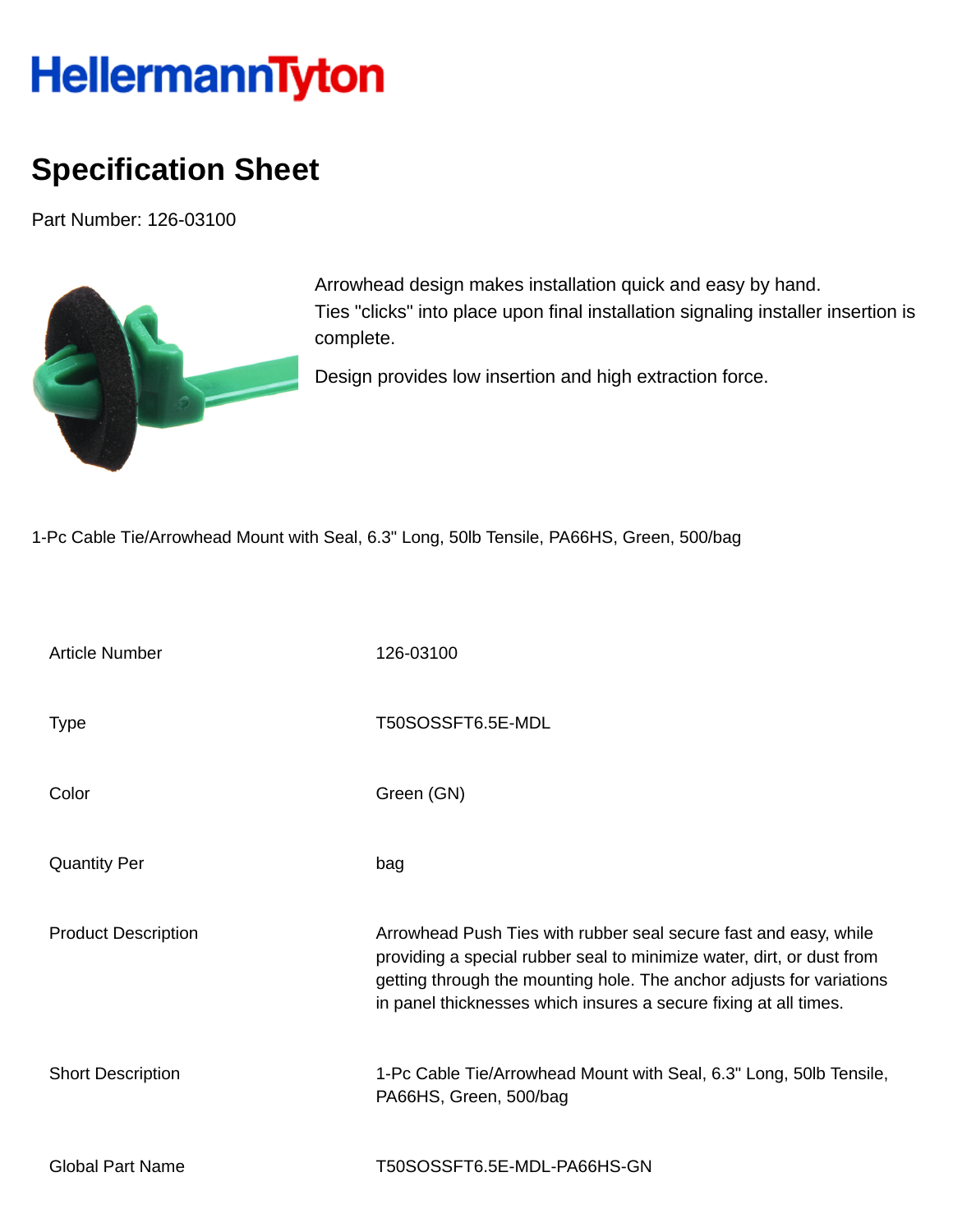| Minimum Tensile Strength (Imperial)   | 50.0                    |
|---------------------------------------|-------------------------|
| Minimum Tensile Strength (Metric)     | 225                     |
| Length L (Imperial)                   | 6.3                     |
| Length L (Metric)                     | 158.8                   |
| <b>Fixation Method</b>                | Arrowhead               |
| <b>Identification Plate Position</b>  | none                    |
| <b>Releasable Closure</b>             | No                      |
| <b>Tie Closure</b>                    | plastic pawl            |
| Variant                               | <b>Outside Serrated</b> |
| Width W (Imperial)                    | 0.18                    |
| Width W (Metric)                      | 4.6                     |
| <b>Bundle Diameter Min (Imperial)</b> | 0.06                    |
| <b>Bundle Diameter Min (Metric)</b>   | 1.5                     |
| <b>Bundle Diameter Max (Imperial)</b> | 1.18                    |
| <b>Bundle Diameter Max (Metric)</b>   | 30.0                    |
| Thickness T (Imperial)                | 0.05                    |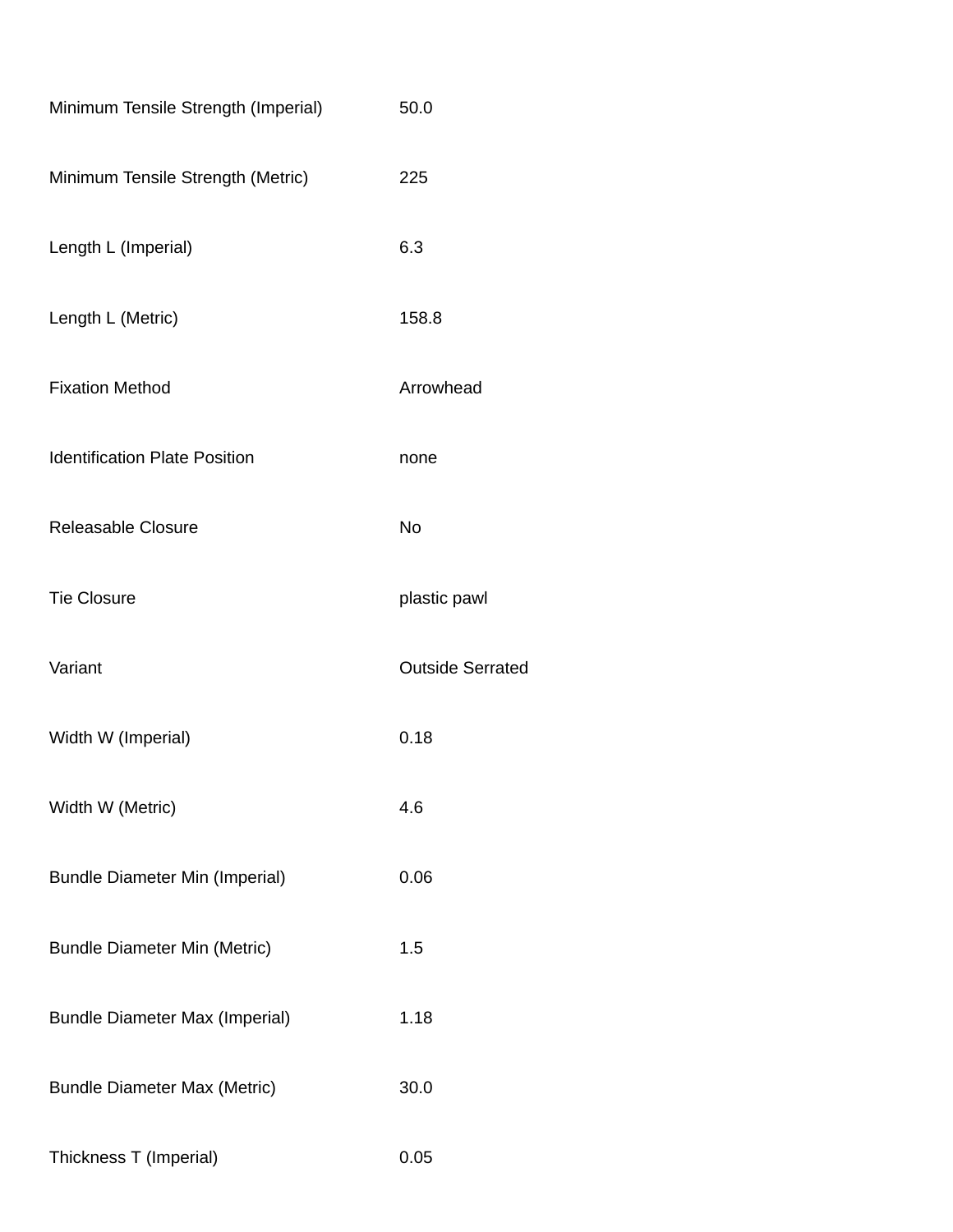| Thickness T (Metric)                    | 1.3            |
|-----------------------------------------|----------------|
| Height H (Imperial)                     | 0.67           |
| Panel Thickness Min (Imperial)          | 0.02           |
| Panel Thickness Max (Imperial)          | 0.07           |
| Panel Thickness Min (Metric)            | 0.6            |
| Panel Thickness Max (Metric)            | 1.8            |
| Mounting Hole Diameter D (Imperial)     | $0.25 - 0.26$  |
| Mounting Hole Diameter D (Metric)       | $6.3 - 6.7$ mm |
| Mounting Hole Diameter D Min (Imperial) | 0.25           |
| Mounting Hole Diameter D Max (Imperial) | 0.26           |
| Mounting Hole Diameter D Max (Metric)   | 6.7            |
| Disc Diameter (Metric)                  | 16.0           |
| Disc Diameter (Imperial)                | 0.63           |

Material Material Polyamide 6.6 heat stabilized (PA66HS) Material Shortcut **PA66HS**